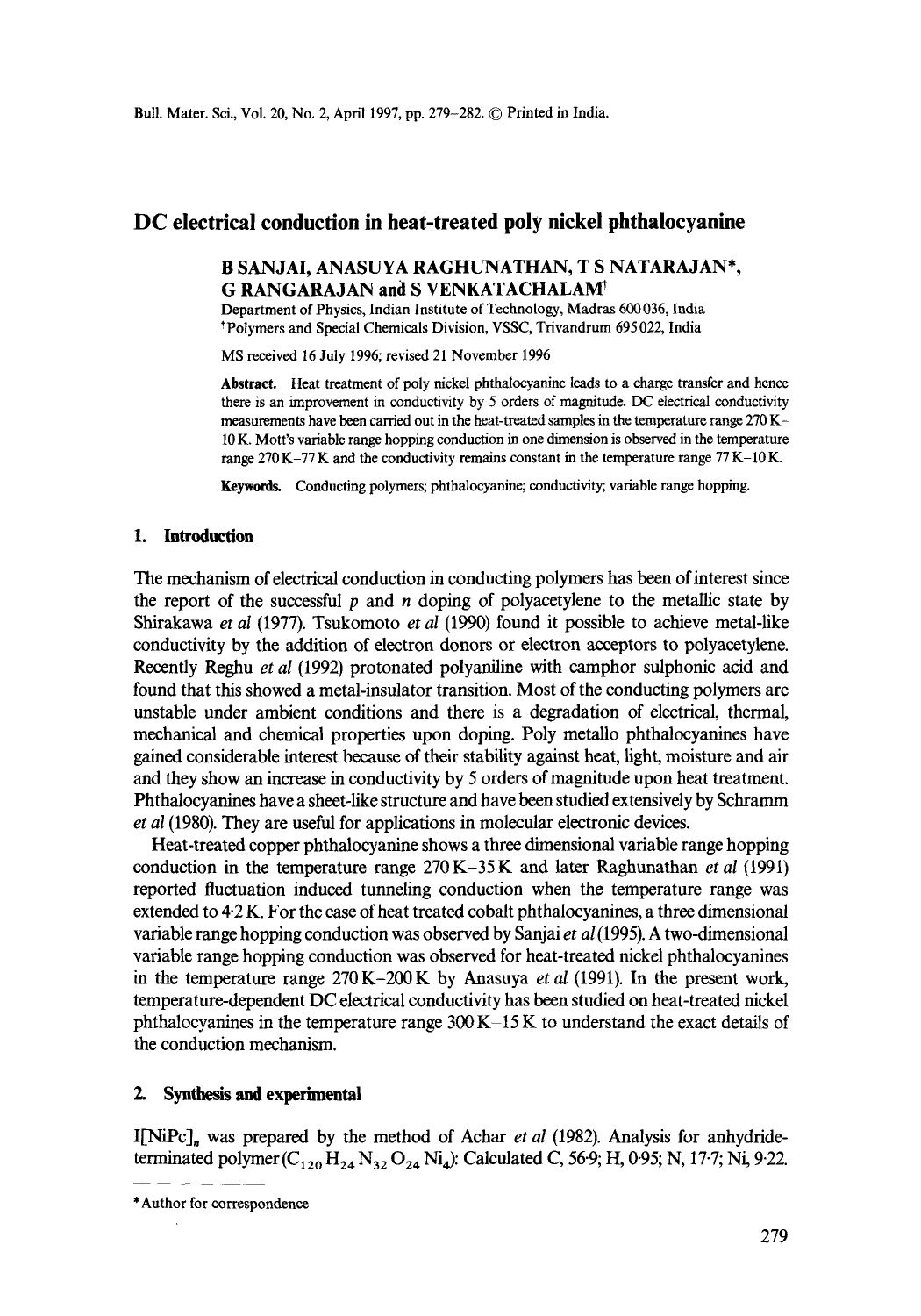Found C, 56.1; H, 1.12; N, 17.9; Ni, 9.3. The prepared tetramer was purified, characterized and converted to the polymer II[NiPc], by the heat treatment procedure described below as reported earlier by Venkatachalam *et al* (1988).

Polymer I was pressed into pellets of about 13 mm diameter and 1 mm thickness under 8-10 tons of load in Carver press. The pellet was heated in helium (flow rate 50 ml/min) at a rate of 20°C/min from 298 K to 493 K. After holding the pellet at 473 K for 15 min, the heating was continued at the same rate till the temperature attained 753 K. The pellet was kept at this temperature for 45 min and then cooled to room temperature in a helium atmosphere. The product obtained is referred to as polymer II. The pellet was weighed before and after the heat treatment. The weight loss observed was 40%. Analysis for polymer II ( $C_{104}$  H<sub>24</sub> N<sub>32</sub> Ni<sub>4</sub>) was: Calculated (taking into account 9% adsorbed oxygen) C, 58<sup>-</sup>09; H, 1<sup>-1</sup>2; N, 20<sup>-</sup>84; Ni, 10<sup>-92</sup> and found C, 57<sup>-4</sup>; H, 1<sup>-1</sup>; N, 20<sup>-1</sup>; Ni, 10<sup>-6</sup>.

Samples, as above-formed pellets, were used for DC electrical conductivity measurements. A two-probe method was used for the conductivity measurements. A constant current was applied from a Keithley 225 current source. The voltage was measured using a Keithtey 617 electrometer. Gold was thermally evaporated on both sides of the pellets for making contacts. A dip-stick arrangement was used in a helium bath type cryostat for these measurements. The temperature was measured using a calibrated Au  $(0.07\%)$ -Fe-chromel thermocouple.

#### **3. Results**

The DC electrical conductivity of I [NiPc]<sub>n</sub> at 270 K was  $5 \times 10^{-8}$  S/cm. Upon heat treatment the value of conductivity of II [NiPc]<sub>n</sub> increased to  $5 \times 10^{-3}$  S/cm. The



Figure 1. A plot of  $log(\rho)$  vs  $1/T$  in the temperature range 270 K to 10 K. The resistivity increases rapidly up to 77 K and remains constant below 77 K down to 10 K. The squares show the experimental data points and the solid line is simply the line joining points.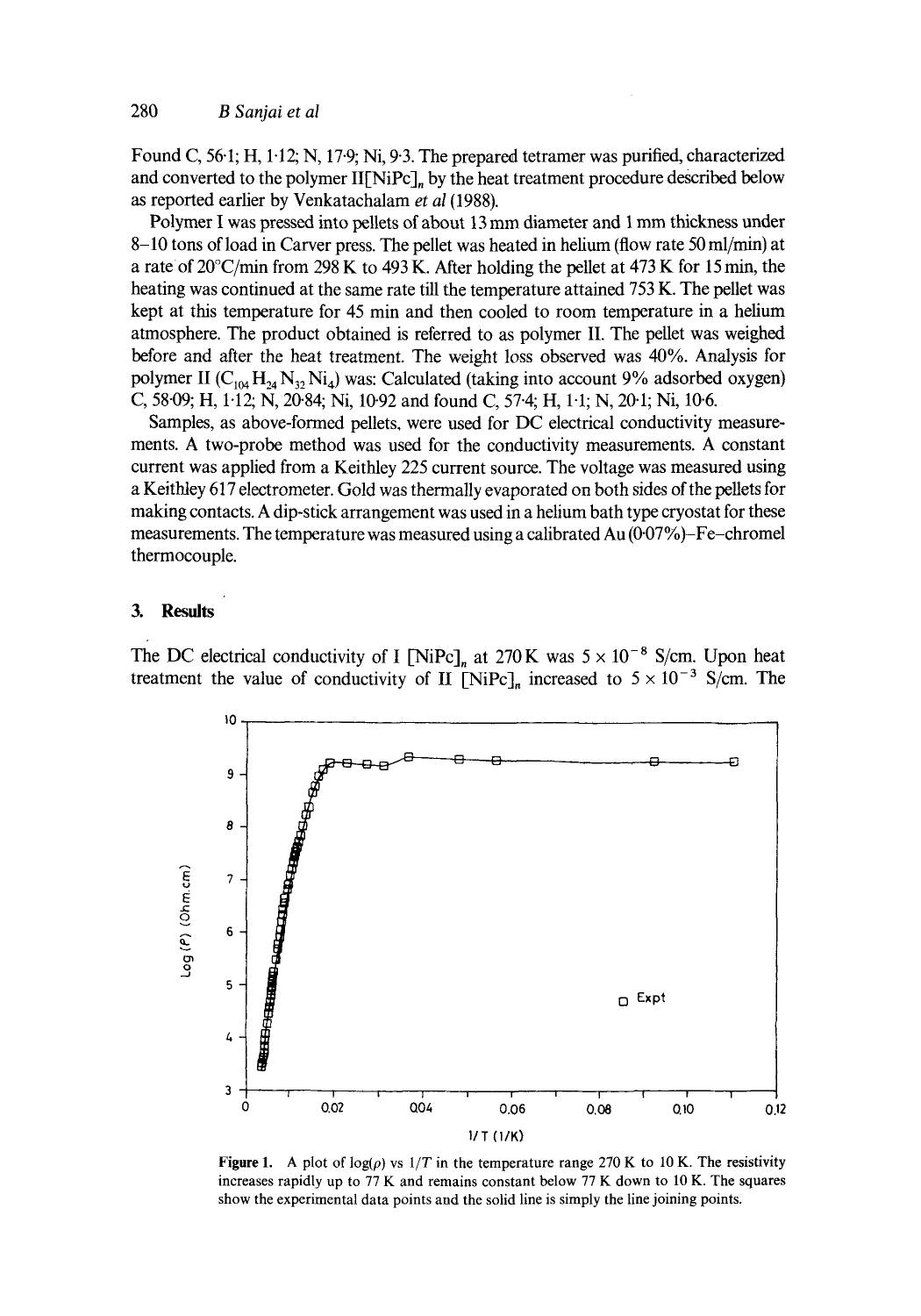

**Figure 2.** A plot of  $\text{Ln}(\sigma \cdot T)$  vs  $T^{-1/2}$  in the temperature range 270 K to 77 K. The squares are the experimental data points and the solid line shows a fit corresponding to one dimensional variable range hopping.

corresponding value for II  $\lbrack \text{CuPc} \rbrack_n$  reported earlier was more than this value by 2 orders of magnitude. In the temperature range  $270 K - 77 K$  the best fit for the conductivity could be obtained (as shown in figure 2) to an expression of the form

$$
\sigma(T) = (\sigma_0/T) \exp [-(T_0/T)^{1/2}],
$$

where  $\sigma$  is the conductivity at a temperature T and  $T_0$  the Mott's characteristic temperature. In the above equation  $\sigma \rightarrow \sigma_0$  when  $T \rightarrow T_0$ . The above expression is characteristic of Mott's variable range hopping in one dimension (1D-VRH) (Mort and Davis 1979). The value of  $T_0$  for II [NiPc], is 52, 267 K. The sample showed an ohmic behaviour up to a field of 1000 V/cm. The value of conductivity remained a constant between 77 K and 10 K as shown in the plot between  $log(\rho)$  and  $1/T$  in figure 1.

#### **4. Discussion**

In II[CuPc]~, it has been reported by Raghunathan et *aI* (1991) that conduction occurred by electron transfer across insulating gaps in conducting pathways by fluctuation-induced tunneling model, proposed by Sheng (1980). The metallic regions corresponded to the crystalline or more ordered regions of the polymer and the amorphous or less ordered regions to the insulating regions. Such a model is valid only when the size of conducting regions are large as compared to the insulating barrier width. In the case of  $II[NiPc]_n$ , a 1D-VRH conduction was observed. This may be because, the crystalline or more ordered regions could have been small in size separated by large or less-ordered regions where hopping conduction dominates. X-ray diffraction of  $II[NiPc]_n$  by Raghunathan (1994)